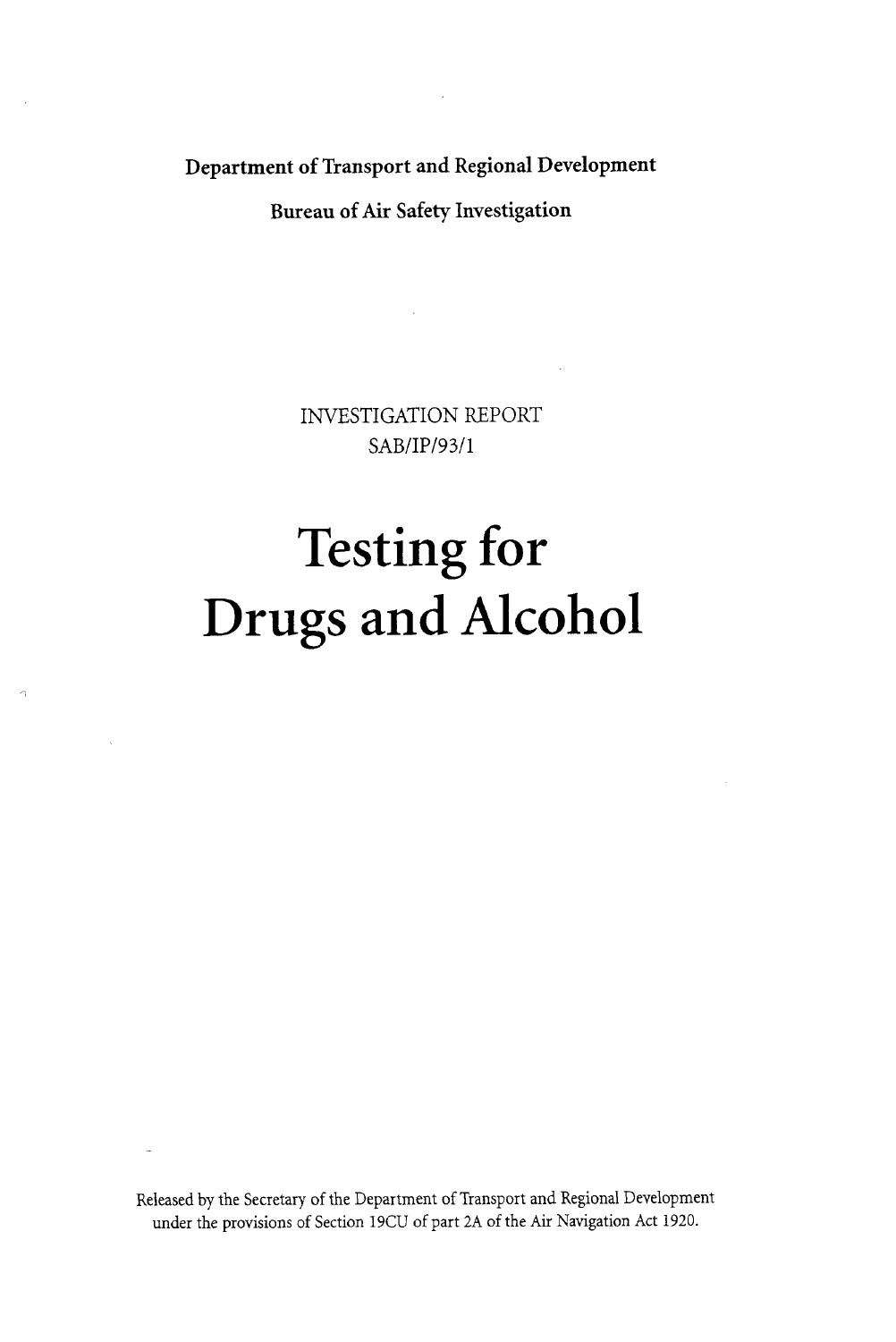When the Bureau makes recommendations as a result of its investigations or research, safety, (in accordance with its charter), is its primary consideration. However, the Bureau fully recognises that the implementation of recommendations arising from its investigations will in some cases incur a cost to the industry.

Readers should note that the information in **BAS1** reports is provided to promote aviation safety: in no case is it intended to imply blame or liability.

#### ISBN *0* **642** 19791 1

**Reprinted November 1998** 

October 1993

This report was produced by the Bureau of Air Safety Investigation (BASI), PO Box 967, Civic Square ACT 2608.

The Director of the Bureau authorised the investigation and the publication of this report pursuant to his delegated powers conferred by Air Navigation Regulations 278 and 283 respectively. Readers are advised that the Bureau investigates for the sole purpose of enhancing aviation safety. Consequently, Bureau reports are confined to matters of safety significance and-may be misleading if used for any other purpose.

**As** BASI believes that safety information is of greatest value if it is passed on for the use of others, copyright restrictions do not apply to material printed in this report. Readers are encouraged to copy or reprint for further distribution, but should acknowledge BASI as the source.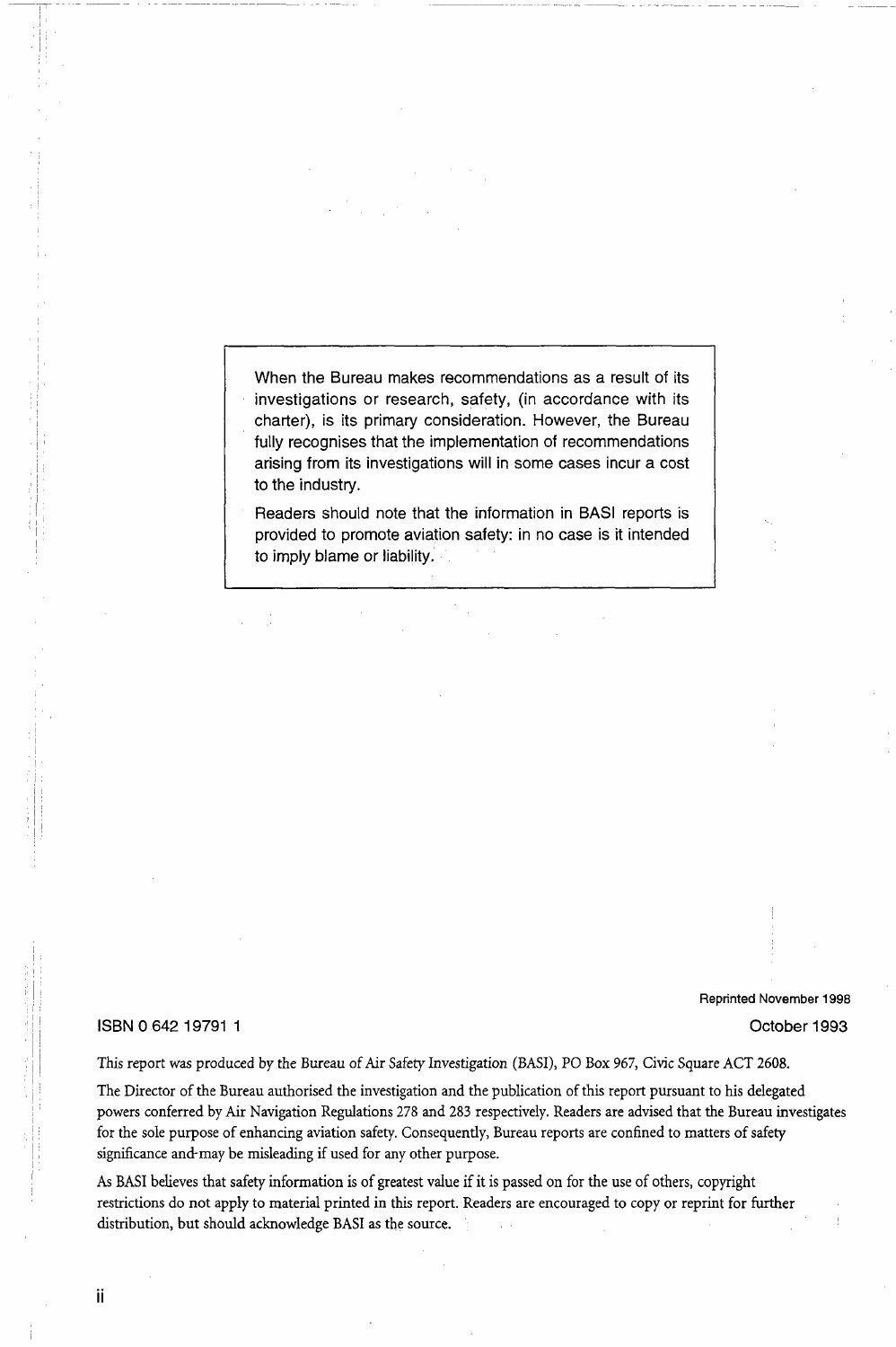### **CONTENTS**

| 1. |                                                |
|----|------------------------------------------------|
| 2. |                                                |
|    |                                                |
|    |                                                |
|    |                                                |
|    |                                                |
|    |                                                |
|    |                                                |
|    |                                                |
|    | 2.5 Requirements of Change in Australia  4     |
|    |                                                |
| 3. |                                                |
|    |                                                |
|    |                                                |
|    |                                                |
|    |                                                |
| 4. |                                                |
|    |                                                |
|    |                                                |
|    |                                                |
|    |                                                |
|    |                                                |
| 5. |                                                |
|    | APPENDIX: Australian Occurrence Statistics  10 |

 $\ddot{\phantom{a}}$ 

 $\mathcal{L}^{\text{max}}_{\text{max}}$ 

 $\overline{a}$ 

 $\bar{\epsilon}$ 

 $\bar{z}$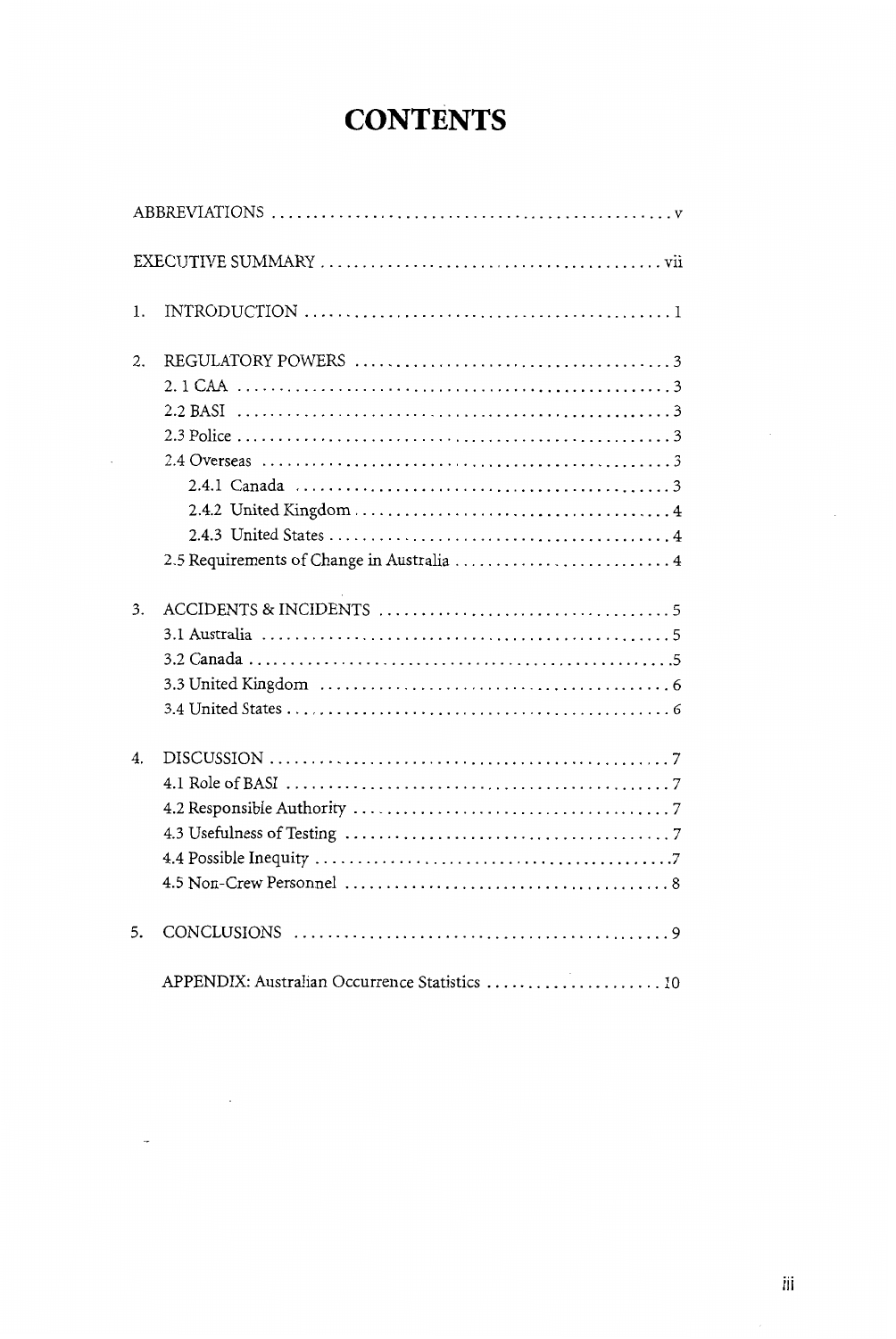### **ABBREVIATIONS**

 $\sim$   $\omega$ 

 $\sim$ 

 $\mathbf{r}$ 

| AAIB        | Air Accidents Investigation Branch (UK)    |  |  |  |
|-------------|--------------------------------------------|--|--|--|
| <b>ANR</b>  | Air Navigation Regulation                  |  |  |  |
| ATS         | Air Traffic Services                       |  |  |  |
| <b>BASI</b> | Bureau of Air Safety Investigation         |  |  |  |
| CAA         | Civil Aviation Authority                   |  |  |  |
| CAR         | Civil Aviation Regulation                  |  |  |  |
| FAA         | Federal Aviation Administration (USA)      |  |  |  |
| GA          | General Aviation                           |  |  |  |
| <b>ICAO</b> | International Civil Aviation Organisation  |  |  |  |
| <b>NSW</b>  | New South Wales                            |  |  |  |
| <b>NTSB</b> | National Transportation Safety Board (USA) |  |  |  |
| <b>RPT</b>  | Regular Public Transport                   |  |  |  |
| SAB         | Safety Analysis Branch                     |  |  |  |
| <b>TSB</b>  | Transportation Safety Board (Canada)       |  |  |  |
| VMC         | Visual Meteorological Conditions           |  |  |  |

 $\mathcal{A}^{\mathcal{A}}$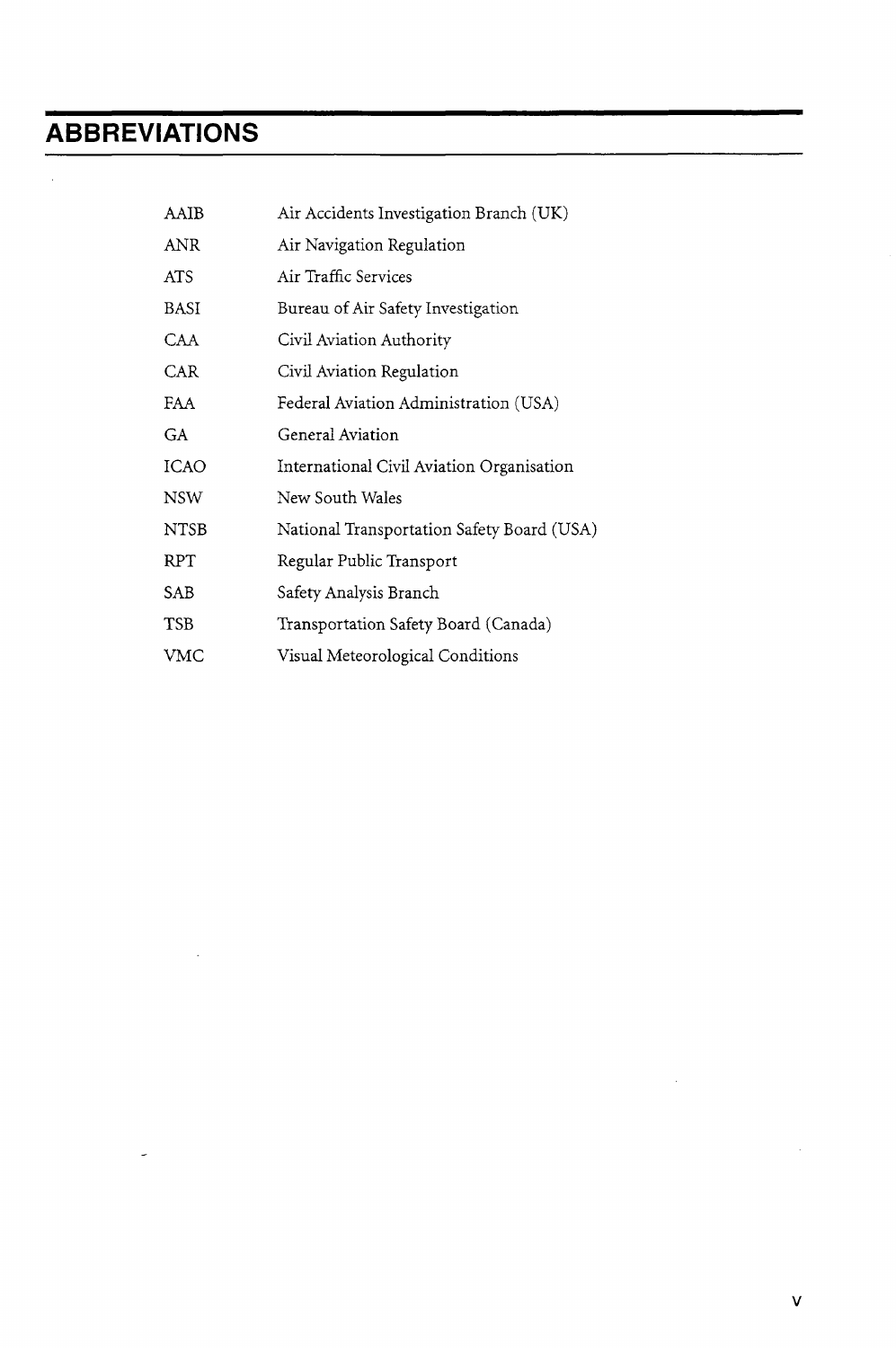### **EXECUTIVE SUMMARY**

This information paper reviews the Bureau's policy on testing for drugs and alcohol, attempts to assess the prevalence of drugs and alcohol in aviation accidents and incidents, and discusses the adequacy of the present policy. The policies of Canada, the United Kingdom, and the United States are also outlined.

The study was conducted as a result of a Coroner's recommendation that all surviving pilots be compulsorily tested for drugs and alcohol following an accident. This recommendation arose from the inquest into an air accident in which the pilot of one aircraft was killed, and the pilot of another survived. Toxicological testing was conducted on the deceased pilot as part of the postmortem examination, but the surviving pilot was not tested.

The study concludes that accident and incident records in Australia and other countries do not indicate that drugs and alcohol are significant factors in air safety occurrences. It would not be appropriate for BAS1 personnel to be involved in testing for drugs and alcohol; this is normally a police function.

The Bureau does not believe that it is necessary to introduce mandatory testing for drugs and alcohol at this time.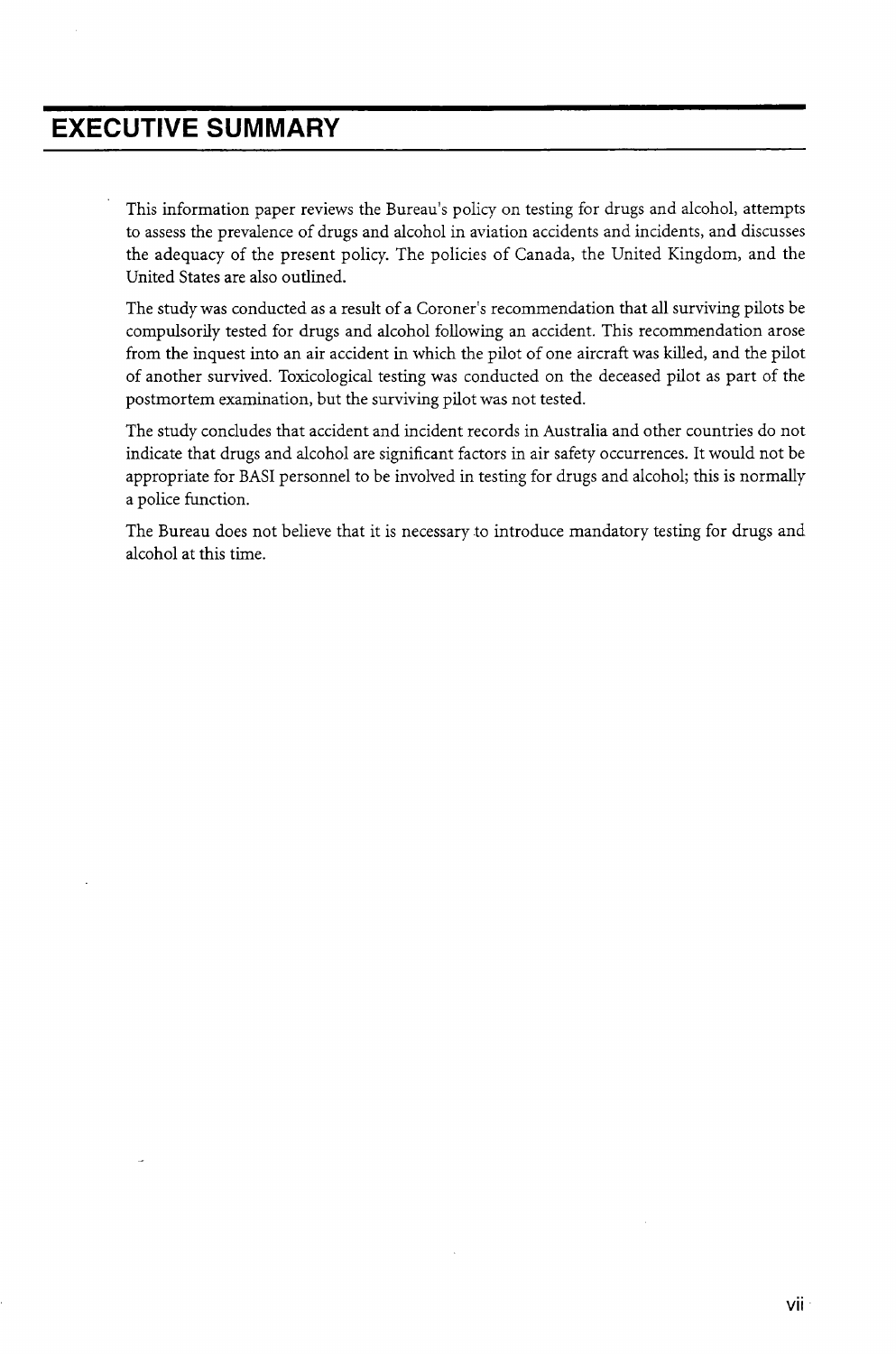### **1. INTRODUCTION**

**A** requirement has arisen to review BAS1 policy on the testing for drugs and alcohol of surviving pilots and air traffic services (ATS) personnel following accidents and incidents. The requirement arose from a recommendation by Coroner Colin H Becker to the Minister for Transport and Communications that surviving pilots be compulsorily tested for drugs and alcohol following an accident.

The case from which the Coroner's recommendation was made did not involve' drugs or alcohol. The police Sergeant who attended the accident was satisfied that the surviving pilot was unaffected by drugs or alcohol, and this fact was mentioned at the Coroner's inquest. However, legal representation for the other, deceased, pilot noted that testing for drugs and alcohol had been conducted as part of the post-mortem and questioned the fairness of the surviving pilot not being subjected to the same testing.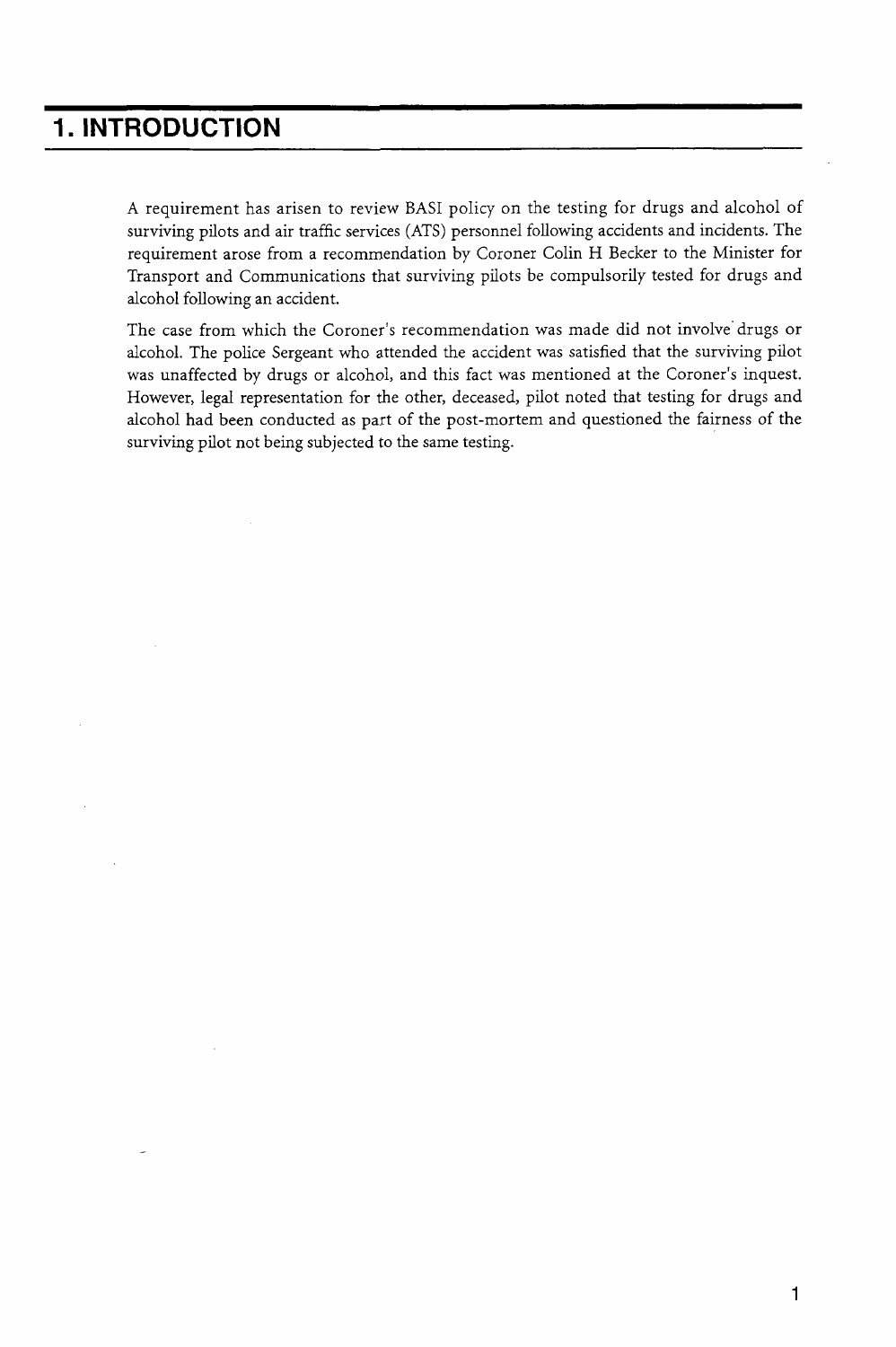### **2. REGULATORY POWERS**

#### **2.1 CAA**

The Civil Aviation Authority, as the regulatory body, has prescribed under Civil Aviation Regulation (CAR) 256 the offences that relate to drugs and alcohol. However, the CAA Safety Regulation and Standards Division advise that CAA officers have no authority to conduct tests in relation to this Regulation.

### *2.2* **BAS1**

The Bureau's investigators have no authority to perform such testing. No such specific power is given under the Air Navigation Regulations (ANRs), Civil Aviation Regulations, Air Safety Investigation Instructions and Circulars, or International Civil Aviation Organisation (ICAO) Convention Annex **13.** 

### **2.3 POLICE**

The NSW Police Legal Branch has advised that there is no statutory authority to test pilots or ATS personnel for drugs or alcohol. The only such authority is under the Motor Traffic Act and the Water Safety Act, and neither of these apply to aviation. There is a provision under the NSW Crimes Act for a medical practitioner to perform an invasive body search, which may include taking a blood sample, on a person in custody for a criminal offence, on the request of a police officer of Sergeant rank or higher. In practice this is extremely unlikely to occur in aviation, and in any case has only punitive use. The Bureau is concerned only with advancing air safety and has no interest in apportioning blame or liability.

The Australian Federal Police Legal Branch advises that the situation for the Commonwealth and for Territories is similar to that described for NSW. No testing authority exists except for persons in control of vehicles on public streets and waterways.

#### **2.4 OVERSEAS**

#### **2.4.1 CANADA**

The Transportation Safety Board (TSB) of Canada has indicated that its officers do not conduct toxicological testing on living persons following air safety occurrences, nor is the TSB empowered to conduct any random testing in situations where there is no occurrence.

The TSB Act does enable investigators to require that a medical examination be conducted on any person who is directly or indirectly involved with the operation of an aircraft if he or she believes on reasonable grounds that it is relevant to the investigation. This does not require that the person submit to any procedure involving surgery, perforation of the skin or any external tissue, or the entry into the body of any drug or foreign substance.

The TSB can request that post-mortem examinations be carried out on the body of a deceased person. As well, full toxicological testing will normally be performed on the human remains of deceased flight crew.

The Canadian regulatory authority, Transport Canada, has initiated a legislative proposal for pre-employment and post-occurrence substance testing, and testing in safety-sensitive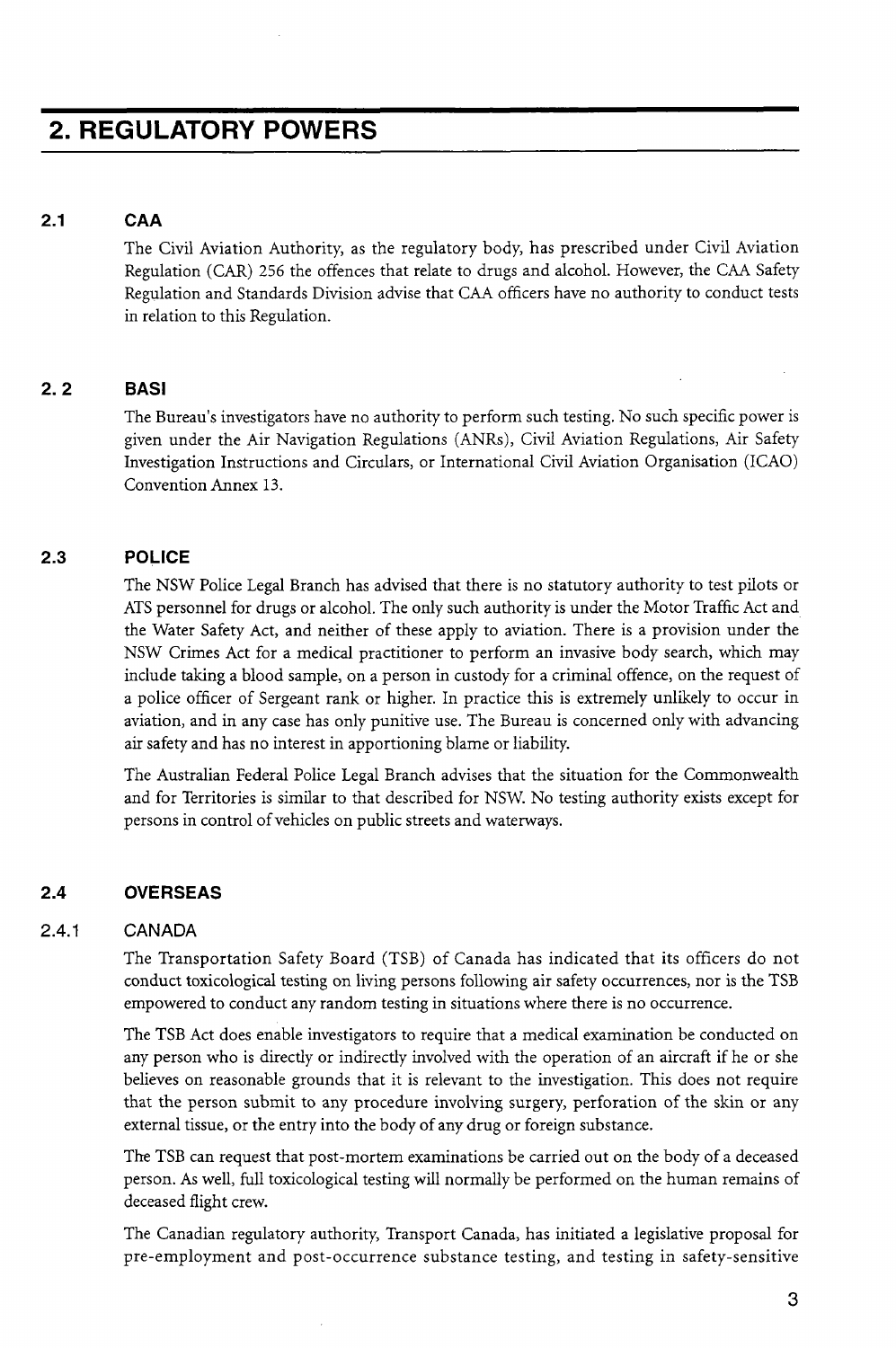positions in transportation. The TSB made a submission on this legislative proposal seeking authority to conduct independent post-occurrence testing for toxicological substances. The TSB is concerned that its independence in investigating for safety should not be compromised by the (possibly conflicting) interests of other agencies following an occurrence.

#### **2.4.2**  UNITED KINGDOM

The Air Accidents Investigation Branch (AAIB) of the UK has informed the Bureau that the legislation governing drug and alcohol testing currently differs somewhat between the road and rail transport modes, and does not exist at all for air transport. The AAIB made a recommendation to the UK Department of Transport some two years ago calling for drug and alcohol testing after accidents and incidents.

The aim of this recommendation was to arrive at a single piece of legislation governing such testing in all public transport operations across the different modes, but the AAIB advises that progress has been slow.

#### **2.4.3**  UNITED STATES

Federal Aviation Administration (FAA) regulations require surviving commercial pilots to submit to a toxicological test for drugs (but not alcohol) following an accident that results in death, serious injury, or substantial aircraft damage. Although not required by the FAA, many commercial operators require alcohol testing of their pilots after accidents.

The FAA is in the process of developing alcohol testing requirements for both FAA employees (mostly air traffic controllers) and individuals in the aviation industry. These new rules may include testing following accidents and/or random tests. However, the FAA is not attempting to gain drug or alcohol testing authority for pilots of non-passenger-carrying commercial or noncommercial operations, believing that such testing lies within the domain of local law enforcement authorities.

The FAA introduced a programme in November 1990 to identify pilots who engage in drunk or drugged driving. Examination of driving offences may highlight a pilot's drug or alcohol abuse or dependency, and each of these is a disqualifying condition under FAA regulations for pilot qualifications.

The National Transportation Safety Board (NTSB) considers that the various state laws covering alcohol testing are inadequate. Under present federal regulations, civil pilots must submit to toxicological testing for alcohol only if a test is requested by a law enforcement officer under the provisions of state law. The authority to request such a test is dependent on the existence of a state law pertaining to flying while intoxicated, and only 16 of the 50 states have laws with the necessary implied consent provision for chemical testing.

In October **1992,** the NTSB adopted a report recommending to state governors and legislative leaders that they enact or amend laws to include an implied consent provision to obtain specimens for alcohol and drug testing from pilots involved in the accidents described above.

#### **2.5 REQUIREMENTS OF CHANGE IN AUSTRALIA**

Regulatory change would be necessary if the testing of pilots and ATS personnel for drugs and alcohol was to be enabled. Australian Commonwealth, State, or Territory legislation would be required to empower police officers to conduct the testing. The investigative authority of BAS1 investigators comes from the ANRs, and if additional authority was sought, it would need to be given here, or under the CARS. If the CAA sought such powers, it would need to authorise its officers under the same Regulations.

**4**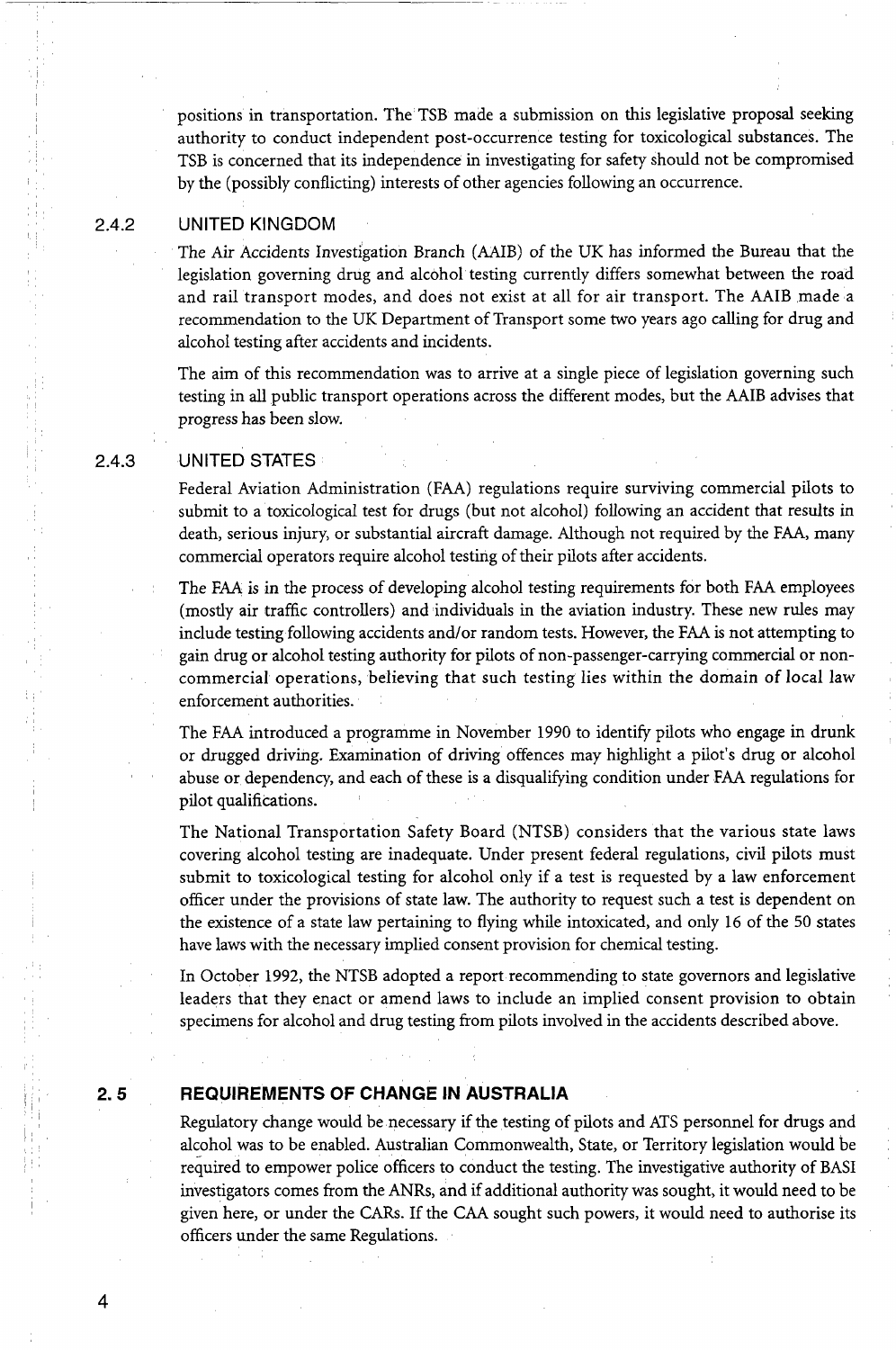#### **3.1 AUSTRALIA**

A review was undertaken of accidents and incidents in the years 1983-1992 where drugs or alcohol were identified as causal factors. No accidents or incidents were found where nonalcoholic drugs had been identified as contributing to the development of the occurrence. No occurrences were identified as involving ATS personnel.

Of 2,757 accidents and approximately 39,800 reported incidents during this ten year period, BASI's database identified 17 accidents and incidents involving alcohol. This is equivalent to 0.04 per cent of occurrences. (See Appendix.) Five of these were incidents concerning disorderly passengers. Another was an accident where a parachutist was killed because his judgement of the landing approach was impaired by alcohol, and another accident occurred when an intoxicated person gained access to an aircraft and taxied it into a stationary vehicle. None of these seven would have been affected by the Coroner's recommendation, so they have been excluded from further consideration in this section.

The remaining ten occurrences involved pilots who operated aircraft after consuming alcohol. Five were fatal; one of these was a charter flight. Three other non-fatal accidents involved alcohol-impaired pilots. Another incident resulted in no injuries or damage, despite the pilot having a blood/alcohol level of 0.285, and the tenth involved an instructor having to divert the flight when a hung-over student pilot became unwell. It appears that the blood/alcohol reading of 0.285 may have been obtained under the pilot's misapprehension that he was required to submit to a test.

Occurrences captured in BASI's database, then, indicate that approximately one accident in 344, or 0.290 per cent of accidents, has alcohol as a contributing factor. This is less than one per year. One fatal accident in 57 involved alcohol.

Australian aircraft flew a total of 22,346,800 hours during this ten year period. The 5,583,700 hours flown in regular public transport (RPT) operations, though, will be excluded because they did not contribute to the alcohol-related accident or incident statistics. The database, then, shows one alcohol-related accident per 2,095,387 flying hours.

It should not be assumed that these figures reveal the full extent of the effects of alcohol upon air safety, since it is not known in how many occurrences the involvement of alcohol was not recognised. Investigators often do not arrive at an accident site until many hours after the occurrence.

#### **3.2 CANADA**

The TSB conducted a study of aircraft accidents in which alcohol was a factor. Data were not available to identify Occurrences in which the consumption of other drugs was causal. During the period from 1976 to 1989, this factor was assigned to 50 accidents, of which 38 were fatal. There were 7850 accidents recorded during this period. Thus, one accident in 157, or approximately 0.637 per cent of recorded accidents, was considered to have involved alcohol.

This study points out that, due to the problems of detection, these figures should not be interpreted as documenting the total presence of alcohol in aviation. Also, the report does not imply that alcohol use was the primary cause of these accidents.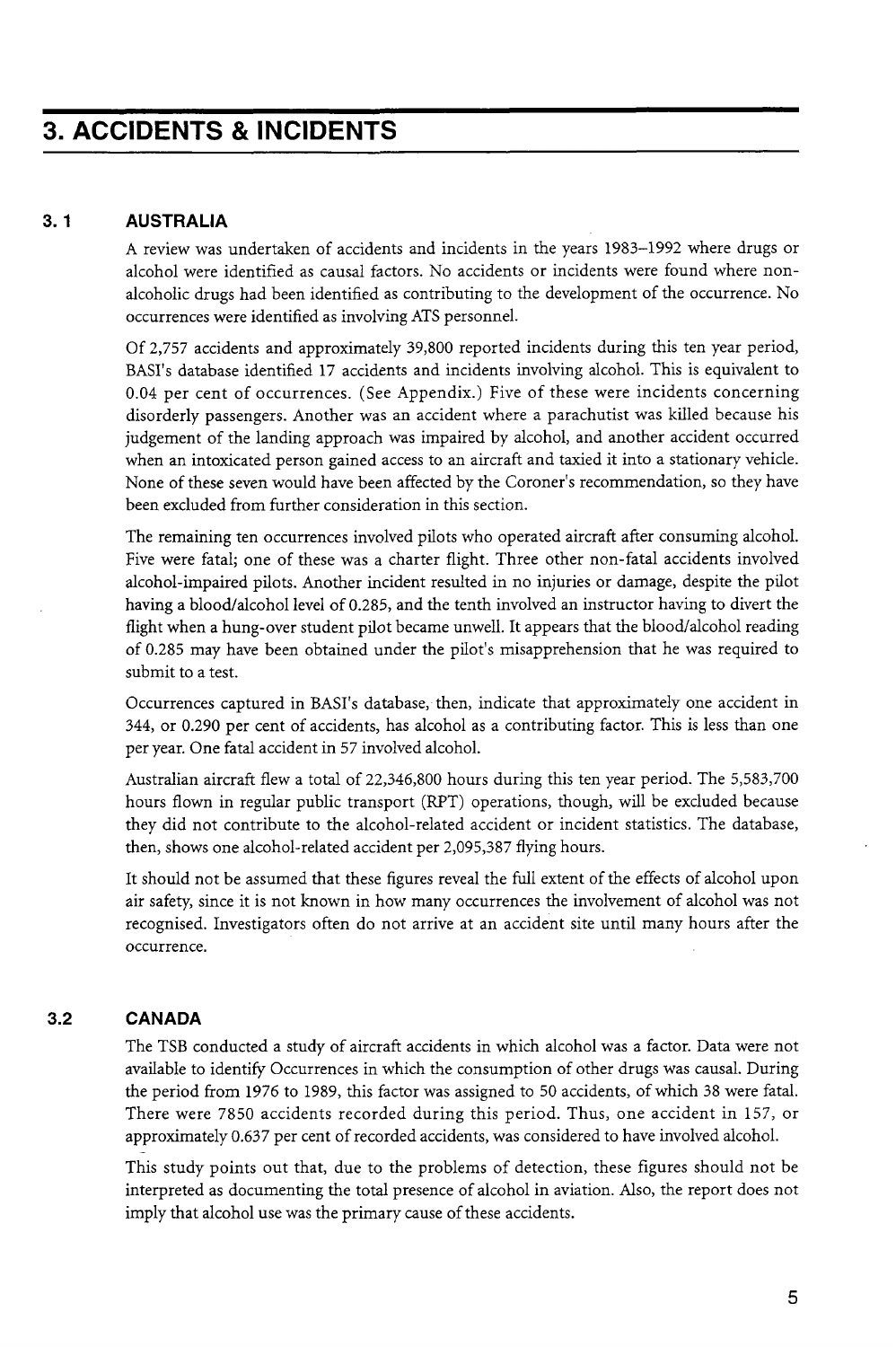#### **3.3 UNITED KINGDOM**

Of 57,007 occurrences in the UK database, **96** incidents and eight accidents (of which seven were fatal) were considered to have involved alcohol or drugs. Thus, the use of alcohol or another drug was thought to have contributed to one occurrence in 548, or approximately 0.182 per cent of recorded occurrences.

#### **3.4 UNITED STATES**

I,

*6* 

NTSB data show that no accident in scheduled commercial aviation has ever been attributed to drug or alcohol use. During the past ten years, representing over 25,502,000 flying hours, two accidents involving small non-scheduled cargo aircraft were caused by alcohol use.

The NTSB conducted a study into the involvement of alcohol and other drugs in fatal general aviation (CA) accidents. Little is known, however, about CA accidents that were non-fatal because toxicological tests were only performed after about one per cent of all non-fatal CA accidents.

During the past ten years, approximately four per cent (206 out of 4,723) of fatal CA accidents were considered to have been caused by drug or alcohol use. From 1983 through **1988,** a total of 174 fatal accidents involved unscheduled commercial flights and 1.8 per cent of the conclusive toxicological tests from these accidents were positive for alcohol.

A substantially larger percentage of the alcohol-involved fatal accidents occurred on flights that were private, without a flight plan, or in Visual Meteorological Conditions (VMC). About one third of the accidents which were associated with low passes or "buzzing" involved alcohol.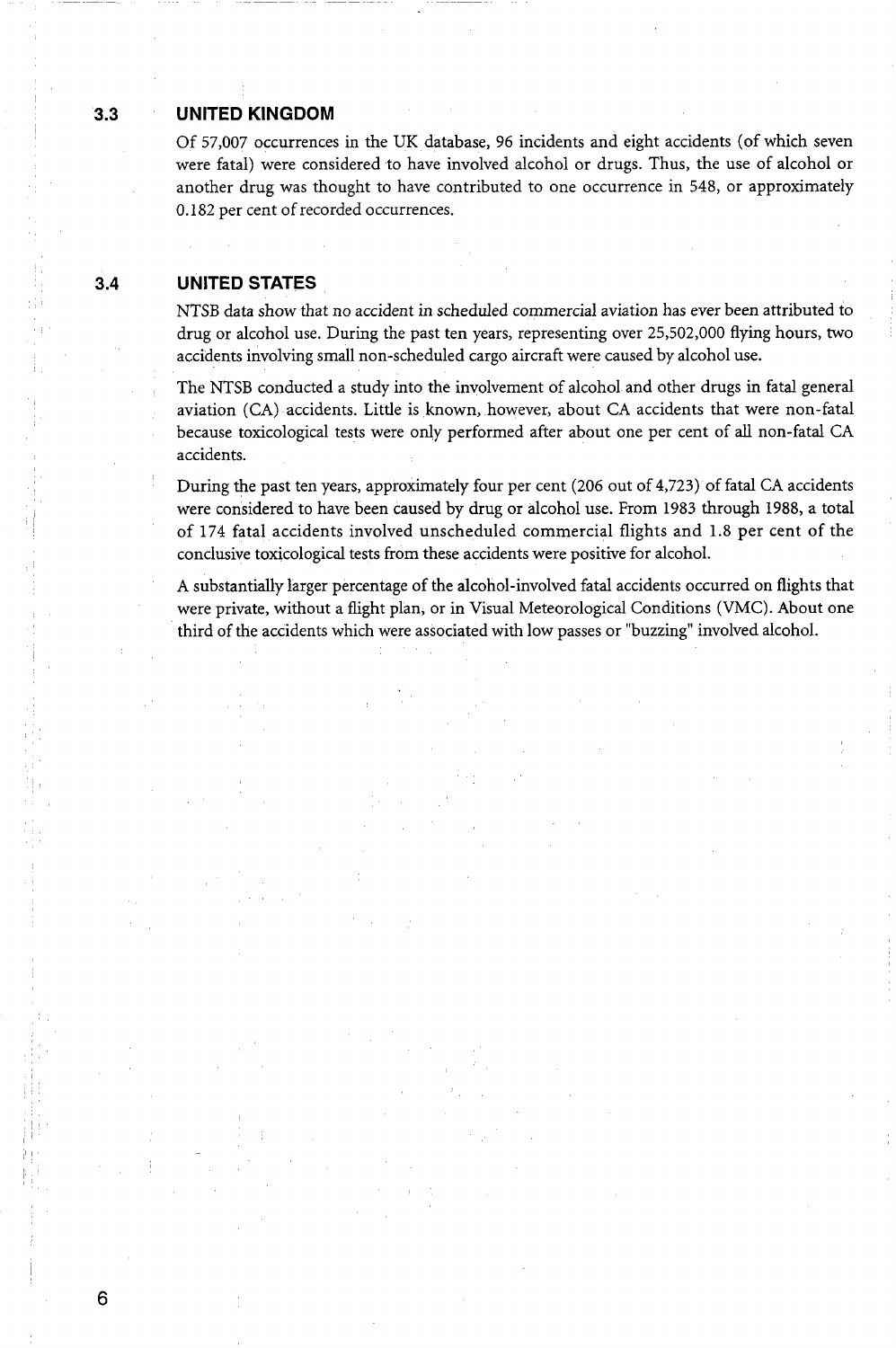### **4. DISCUSSION**

#### **4.1 ROLE OF BAS1**

The role of the Bureau at an accident site is to determine what occurred and why, so that air safety may be improved. In discovering this information, BASI investigators do not use techniques which are calculated to gather evidence which is admissible in a court. If this was the practice of investigators, much of the information which is presently provided to BASI for the purpose of promoting air safety would cease to be available. Prosecution is not the objective of investigation by BASI, and it is for this reason that the Bureau's investigators are often able to make successful enquiries.

#### **4.2 RESPONSIBLE AUTHORITY**

If testing for drugs or alcohol was mandated following an accident or incident, such testing would not be within the functions of BASI. 'The Bureau is not the regulatory body and to fulfil its role requires the cooperation and trust of pilots and others involved in occurrences. Investigators seeking to obtain samples from personnel in order to test for drugs and alcohol would often have difficulty obtaining the cooperation of these personnel.

Further, BASI investigators are rarely the first to reach an accident site and often do not arrive for many hours. It would not be appropriate to rely on Bureau personnel to conduct testing "within a prescribed time". Police normally attend air accidents within a short time and are well able to undertake such testing.

#### **4.3 USEFULNESS OF TESTING**

If a surviving pilot's performance has been affected by drugs or alcohol, this may be apparent to a BASI investigator or attending police officer. However, this effect is frequently difficult to determine when a person has suffered trauma. It may therefore be useful for the investigator to be able to quantify the effect of drugs or alcohol on that pilot or ATS person. This knowledge can then be considered by the investigator in his or her determination of the causal factors of, the accident or incident. This can usually be achieved by interviewing, but there may be occasional cases where an investigator might wish to require a formal test. This is not legally possible at present. A positive identification of **all** factors will increase the safety value of an investigation.

It may also be to the advantage of a pilot or ATS person to discount the possibility of performance impairment by drugs or alcohol. This situation presents no difficulties, since a voluntary or consent test is legally straightforward. A compulsory test is another matter and may have the potential to hinder BASI in the performance of its safety function.

#### **4.4 POSSIBLE INEQUITY**

It has been suggested that examining deceased personnel in all cases for the presence of drugs and alcohol might be inequitable, since surviving personnel are seldom subject to the same examination. Australia, however, by convention carries out a formal post-mortem examination on **all** aircraft accident fatalities. The primary functions of a post-mortem are the identification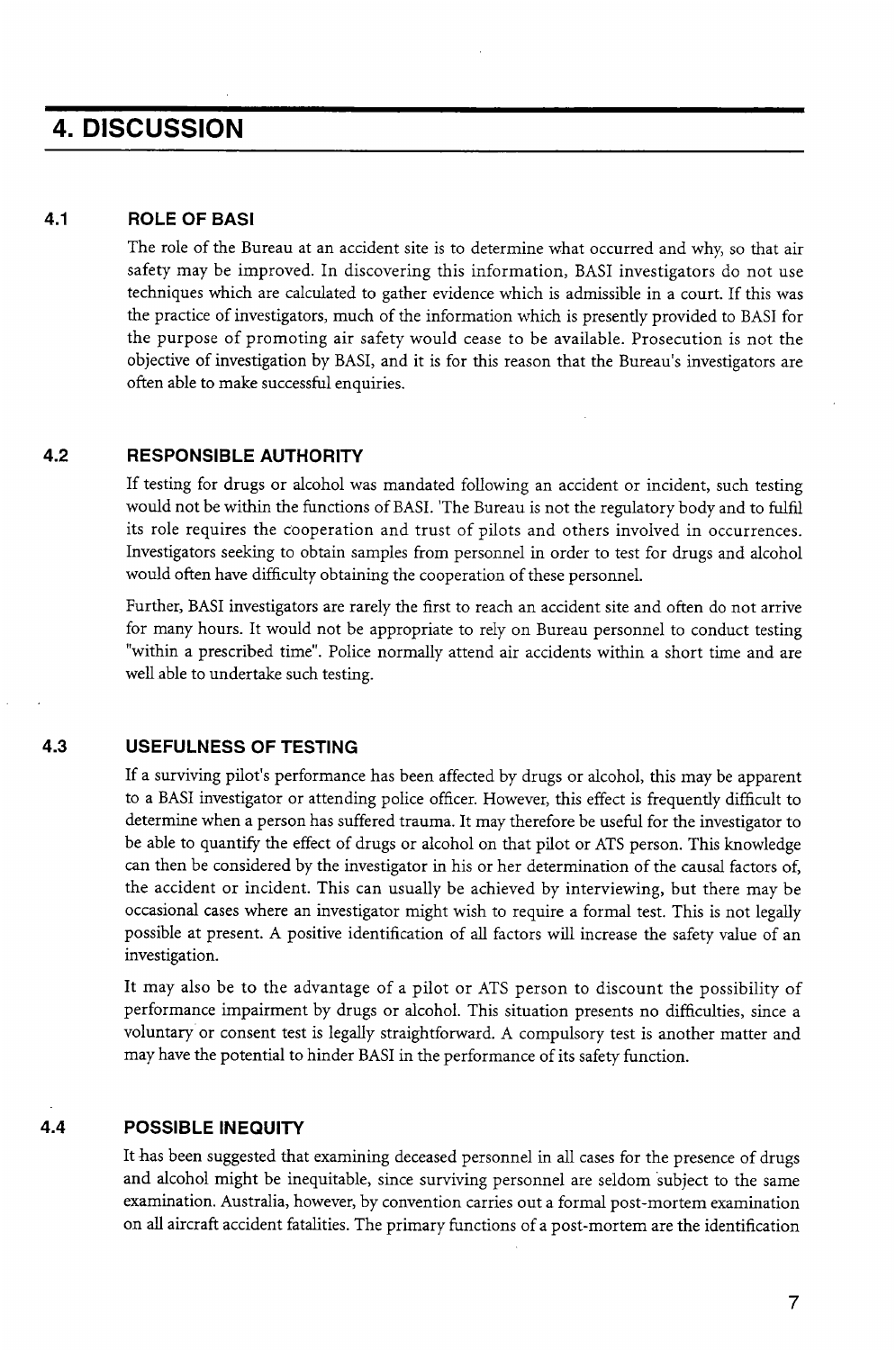of the deceased, and the determination of the cause of death, and toxicological testing is a normal part of such pathological examination. It is not considered that there is any great inequity in this state of affairs.

#### **4.5 NON-CREW PERSONNEL**

*8* 

ly.

The degree of impairment of passengers and non-crew personnel is often relevant to the investigation. The behaviour of passengers can significantly affect the performance of operating personnel, and an investigator may find it helpful to obtain toxicological information about others on board an aircraft.

Such information can often be obtained by interviews and observation, and BASI's purpose would rarely be better served by a compulsory test. There may, however, be the occasional case where it seems to an investigator that intoxicated or alcohol-impaired passengers may have contributed to the development of an occurrence, and the investigation would be assisted if the presence of alcohol could be quantified. This is presently legally impossible.

> ÷.  $\mathcal{L}^{\pm}$

 $\mathcal{L}_{\mathcal{A}}$ 

 $\sim$   $\sim$ 

 $\gamma_1$  ,  $\gamma_2$  ,  $\gamma_3$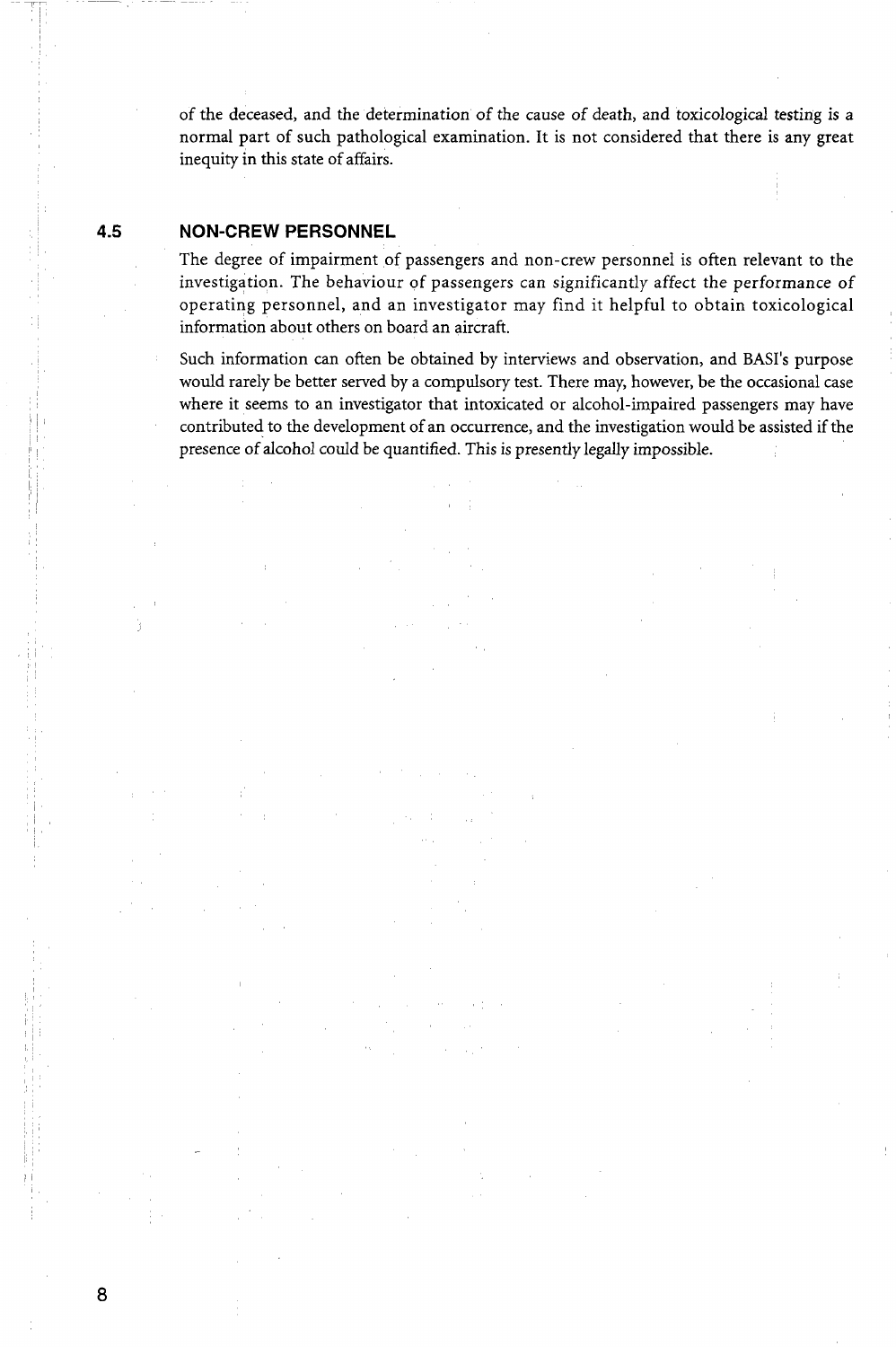### **5. CONCLUSIONS**

It is not considered that a mandatory test for drugs or alcohol would make any contribution to air safety. There may, however, be occasional cases where a BASI investigation might be assisted by the capacity to test on an as required basis. This is not possible under existing regulations. It is thought that these cases would be uncommon, and that a compulsory test in every case might often hinder the investigation more than assisting it.

Accident and incident records, both in Australia and in comparable nations, do indicate that alcohol or drugs are statistically significant causal factors of air safety occurrences. The Bureau, therefore, does not believe that it is necessary to introduce mandatory testing at this stage.

The Bureau's investigators do not presently have the expertise, training, or equipment to conduct testing for drugs or alcohol. If such testing was ever required and legally possible, BASI suggests that the tests ought to be conducted by police officers, who are usually in attendance and are properly trained and equipped to do so. The cost of training, equipment, and insurance related to any testing by BASI is unlikely to contribute to the Bureau's effectiveness.